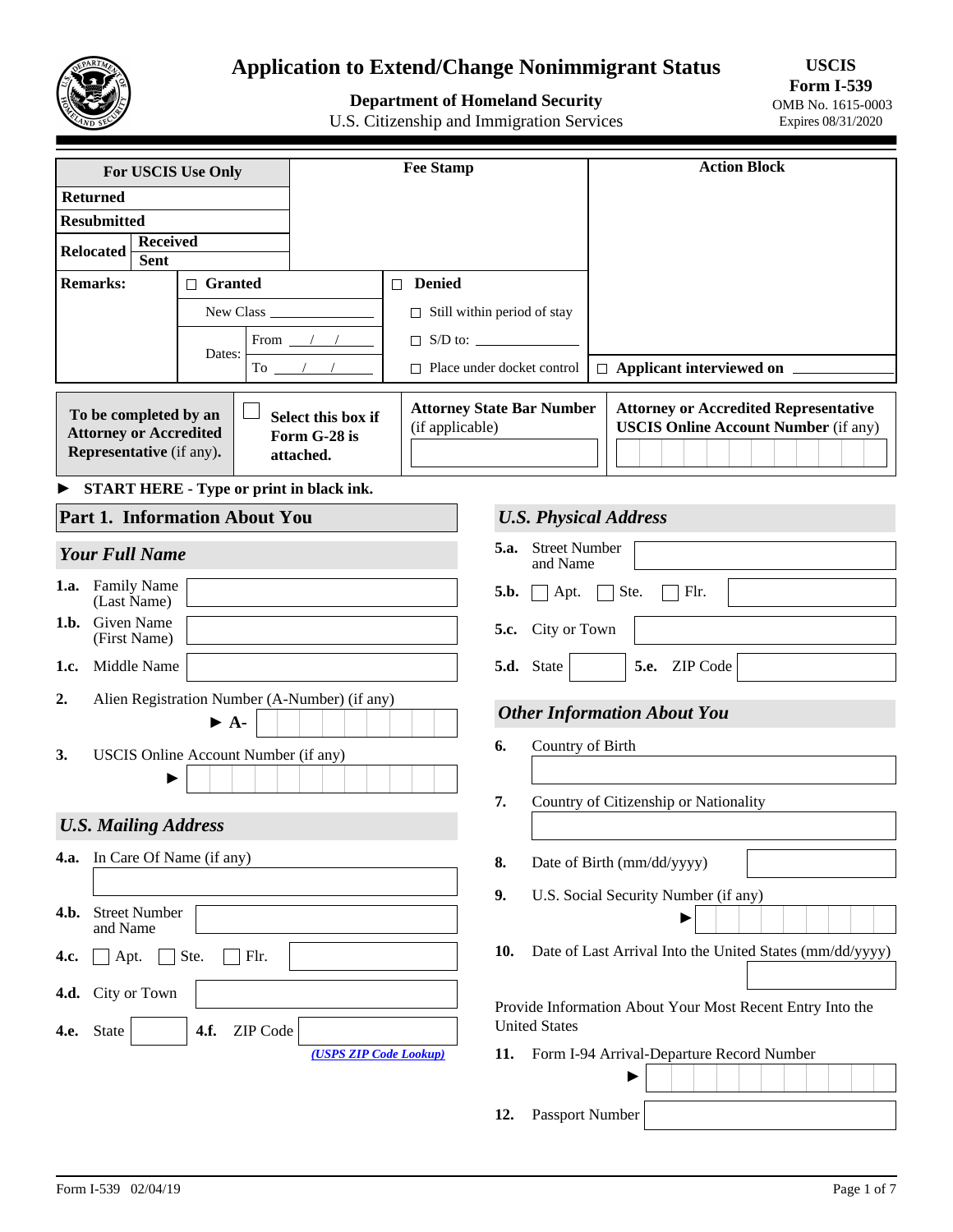|                  | Part 1. Information about You (continued)                                                                                                        |                                                                                                  | 2.b. If you answered "Yes" to Item Number 2.a., provide                                                                                                                                                 |  |  |  |  |  |  |
|------------------|--------------------------------------------------------------------------------------------------------------------------------------------------|--------------------------------------------------------------------------------------------------|---------------------------------------------------------------------------------------------------------------------------------------------------------------------------------------------------------|--|--|--|--|--|--|
| 13.              | <b>Travel Document Number</b>                                                                                                                    |                                                                                                  | <b>USCIS</b> Receipt Number.                                                                                                                                                                            |  |  |  |  |  |  |
|                  | 14.a. Country of Passport or Travel Document Issuance                                                                                            |                                                                                                  | Is this application based on a separate petition or application<br>3.a.<br>to provide your spouse, child, or parent an extension or<br>change of status?                                                |  |  |  |  |  |  |
|                  | 14.b. Passport or Travel Document Expiration Date<br>(mm/dd/yyyy)                                                                                |                                                                                                  | Yes, filed with this Form I-539.<br>N <sub>0</sub><br>Yes, filed previously and pending with U.S.<br>Citizenship and Immigration Services (USCIS).                                                      |  |  |  |  |  |  |
|                  | 15.a. Current Nonimmigrant Status (e.g. F-1 student, H-4<br>dependent, etc.)                                                                     |                                                                                                  | 3.b. If pending with USCIS, provide USCIS Receipt Number.                                                                                                                                               |  |  |  |  |  |  |
|                  | 15.b. Expiration Date (mm/dd/yyyy)                                                                                                               | If the petition or application is pending with USCIS, also<br>provide the following information: |                                                                                                                                                                                                         |  |  |  |  |  |  |
| 16.              | Select this box if you were granted Duration of Status<br>(D/S).                                                                                 | First and Last Name of Petitioner or Applicant<br>4.                                             |                                                                                                                                                                                                         |  |  |  |  |  |  |
|                  | <b>Part 2. Application Type</b>                                                                                                                  | 5.                                                                                               | Date Filed (mm/dd/yyyy)                                                                                                                                                                                 |  |  |  |  |  |  |
|                  | I am applying for (select only one box):                                                                                                         |                                                                                                  | Part 4. Additional Information About the                                                                                                                                                                |  |  |  |  |  |  |
| 1.               | Reinstatement to student status.                                                                                                                 |                                                                                                  | <b>Applicant</b>                                                                                                                                                                                        |  |  |  |  |  |  |
| $\overline{2}$ . | An extension of stay in my current status.                                                                                                       |                                                                                                  | Provide Your Current Passport Information (if different from                                                                                                                                            |  |  |  |  |  |  |
| 3.a.             | A change of status.                                                                                                                              | Part $1$ .)                                                                                      |                                                                                                                                                                                                         |  |  |  |  |  |  |
| 3.b.             | New status and effective date of change (mm/dd/yyyy)                                                                                             | 1.a.                                                                                             | <b>Passport Number</b>                                                                                                                                                                                  |  |  |  |  |  |  |
|                  |                                                                                                                                                  | 1.b.                                                                                             | Country of Passport Issuance                                                                                                                                                                            |  |  |  |  |  |  |
| 3.c.             | The change of status I am requesting is:                                                                                                         |                                                                                                  |                                                                                                                                                                                                         |  |  |  |  |  |  |
|                  |                                                                                                                                                  | 1.c.                                                                                             | Passport Expiration Date (mm/dd/yyyy)                                                                                                                                                                   |  |  |  |  |  |  |
| box):            | Number of people included in this application (select only one                                                                                   |                                                                                                  |                                                                                                                                                                                                         |  |  |  |  |  |  |
| 4.               | I am the only applicant.                                                                                                                         |                                                                                                  | <b>Physical Address Abroad</b>                                                                                                                                                                          |  |  |  |  |  |  |
| 5.a.             | Members of my family are filing this application with                                                                                            | 2.a.                                                                                             | <b>Street Number</b>                                                                                                                                                                                    |  |  |  |  |  |  |
|                  | me.                                                                                                                                              |                                                                                                  | and Name                                                                                                                                                                                                |  |  |  |  |  |  |
| 5.b.             | The total number of people (including me) in the<br>application is: (Complete the supplement for each                                            | 2.b.                                                                                             | $\Box$ Flr.<br>Apt.<br>Ste.                                                                                                                                                                             |  |  |  |  |  |  |
|                  | co-applicant.)                                                                                                                                   | 2.c.                                                                                             | City or Town                                                                                                                                                                                            |  |  |  |  |  |  |
|                  |                                                                                                                                                  |                                                                                                  | 2.d. Province                                                                                                                                                                                           |  |  |  |  |  |  |
|                  | <b>Part 3. Processing Information</b>                                                                                                            | 2.e.                                                                                             | Postal Code                                                                                                                                                                                             |  |  |  |  |  |  |
| 1.               | I/We request that my/our current or requested status be<br>extended until (mm/dd/yyyy):                                                          | 2.f.                                                                                             | Country                                                                                                                                                                                                 |  |  |  |  |  |  |
|                  |                                                                                                                                                  |                                                                                                  |                                                                                                                                                                                                         |  |  |  |  |  |  |
| 2.a.             | Is this application based on an extension or change of<br>status already granted to your spouse, child, or parent?<br>Yes<br>$\overline{\rm No}$ |                                                                                                  | Answer the following questions. If you answer "Yes" to any of<br>the questions in <b>Item Numbers 3. - 15.</b> , use the space provided<br>in Part 8. Additional Information to provide an explanation. |  |  |  |  |  |  |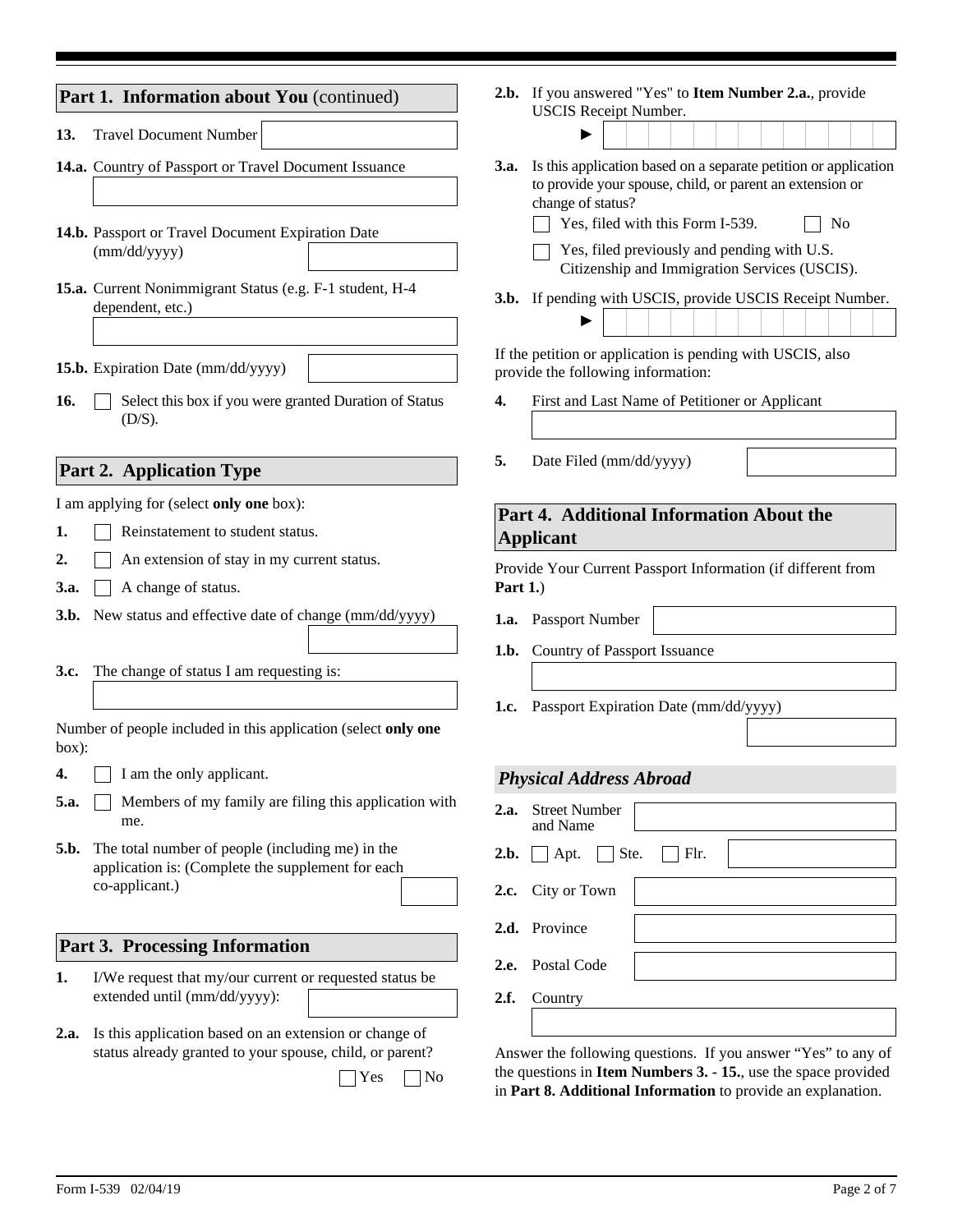| Part 4. Additional Information About the<br><b>Applicant (continued)</b>                                                                                                                 |                                                                                                                                                                                                                                                                                         |                                                                                                                                                                                | Have you, or any other person included in this<br>application, EVER assisted or participated in selling,<br>providing, or transporting weapons to any person who, to                                                                                   |  |  |  |  |  |
|------------------------------------------------------------------------------------------------------------------------------------------------------------------------------------------|-----------------------------------------------------------------------------------------------------------------------------------------------------------------------------------------------------------------------------------------------------------------------------------------|--------------------------------------------------------------------------------------------------------------------------------------------------------------------------------|--------------------------------------------------------------------------------------------------------------------------------------------------------------------------------------------------------------------------------------------------------|--|--|--|--|--|
| 3.                                                                                                                                                                                       | Are you, or any other person included on the application,<br>an applicant for an immigrant visa?<br>$\bigcap$ Yes<br> No                                                                                                                                                                |                                                                                                                                                                                | your knowledge, used them against another person?<br>Yes<br> No                                                                                                                                                                                        |  |  |  |  |  |
| 4.                                                                                                                                                                                       | Has an immigrant petition EVER been filed for you or for<br>any other person included in this application?<br>Yes<br>$\sqrt{ }$ No                                                                                                                                                      | 11.                                                                                                                                                                            | Have you, or any other person included in this application,<br>EVER received any type of military, paramilitary, or<br>weapons training?<br>Yes<br>$ $ No                                                                                              |  |  |  |  |  |
| 5.                                                                                                                                                                                       | Has Form I-485, Application to Register Permanent<br>Residence or Adjust Status, EVER been filed by you or<br>by any other person included in this application?<br>Yes<br>No                                                                                                            | 12.                                                                                                                                                                            | Have you, or any other person included in this<br>application, done anything that violated the terms of the<br>nonimmigrant status you now hold?<br>Yes<br>$\overline{\rm No}$                                                                         |  |  |  |  |  |
| 6.                                                                                                                                                                                       | Have you, or any other person included in this application,<br>EVER been arrested or convicted of any criminal offense<br>since last entering the United States?<br>$\bigcap$ Yes<br>N <sub>o</sub>                                                                                     | 13.                                                                                                                                                                            | Are you, or any other person included in this application,<br>now in removal proceedings?<br>$\log$<br>Yes                                                                                                                                             |  |  |  |  |  |
| Have you, or any other person included on the application,<br>EVER ordered, incited, called for, committed, assisted, helped<br>with, or otherwise participated in any of the following: |                                                                                                                                                                                                                                                                                         |                                                                                                                                                                                | If you answered "Yes" to Item Number 13., provide the<br>following information concerning the removal proceedings in<br>the space provided in Part 8. Additional Information. Include<br>the name of the person in removal proceedings and information |  |  |  |  |  |
|                                                                                                                                                                                          | <b>7.a.</b> Acts involving torture or genocide?<br>Yes<br>N <sub>0</sub>                                                                                                                                                                                                                |                                                                                                                                                                                | on jurisdiction, date proceedings began, and status of<br>proceedings.                                                                                                                                                                                 |  |  |  |  |  |
| 7.b.<br>7.c.                                                                                                                                                                             | Killing any person?<br>Yes<br>No<br>Intentionally and severely injuring any person?<br>Yes<br>N <sub>o</sub>                                                                                                                                                                            | 14.                                                                                                                                                                            | Have you, or any other person included in this<br>application, been employed in the United States since last<br>admitted or granted an extension or change of status?                                                                                  |  |  |  |  |  |
|                                                                                                                                                                                          |                                                                                                                                                                                                                                                                                         |                                                                                                                                                                                | $\overline{\rm No}$<br>Yes                                                                                                                                                                                                                             |  |  |  |  |  |
| 7.d.                                                                                                                                                                                     | Engaging in any kind of sexual contact or relations with<br>any person who did not consent or was unable to consent,<br>or was being forced or threatened?<br>Yes<br>N <sub>o</sub>                                                                                                     |                                                                                                                                                                                | If you answered "No" to Item Number 14., fully describe how<br>you are supporting yourself in Part 8. Additional Information.<br>Include documentary evidence of the source, amount, and basis<br>for any income.                                      |  |  |  |  |  |
| 7.e.                                                                                                                                                                                     | Limiting or denying any person's ability to exercise<br>religious beliefs?<br>N <sub>o</sub><br> Yes                                                                                                                                                                                    |                                                                                                                                                                                | If you answered "Yes" to Item Number 14., fully describe the                                                                                                                                                                                           |  |  |  |  |  |
| Have you, or any other person included on the application,<br><b>EVER:</b>                                                                                                               |                                                                                                                                                                                                                                                                                         |                                                                                                                                                                                | employment in Part 8. Additional Information. Include the<br>name of the person employed, name and address of the<br>employer, weekly income, and whether the employment was                                                                           |  |  |  |  |  |
| 8.a.                                                                                                                                                                                     | Served in, been a member of, assisted, or participated in any<br>military unit, paramilitary unit, police unit, self-defense unit,<br>vigilante unit, rebel group, guerrilla group, militia, insurgent<br>organization, or any other armed group?<br><sup>1</sup> Yes<br>N <sub>o</sub> | 15.                                                                                                                                                                            | specifically authorized by USCIS.<br>Are you, or any other person included in this application,<br>currently or have you ever been a J-1 exchange visitor or<br>a J-2 dependent of a J-1 exchange visitor?                                             |  |  |  |  |  |
| 8.b.                                                                                                                                                                                     | Worked, volunteered, or otherwise served in any prison,                                                                                                                                                                                                                                 |                                                                                                                                                                                | Yes<br>$\sqrt{N_0}$                                                                                                                                                                                                                                    |  |  |  |  |  |
|                                                                                                                                                                                          | jail, prison camp, detention facility, labor camp, or any<br>other situation that involved detaining persons?<br>Yes<br> No                                                                                                                                                             | If you answered "Yes" to Item Number 15., you must provide<br>the dates you maintained status as a J-1 exchange visitor or J-2<br>dependent in Part 8. Additional Information. |                                                                                                                                                                                                                                                        |  |  |  |  |  |
| 9.                                                                                                                                                                                       | Have you, or any other person included in this application,<br><b>EVER</b> been a member of, assisted, or participated in any<br>group, unit, or organization of any kind in which you or<br>other persons used any type of weapon against any person                                   |                                                                                                                                                                                |                                                                                                                                                                                                                                                        |  |  |  |  |  |

Yes No

or threatened to do so?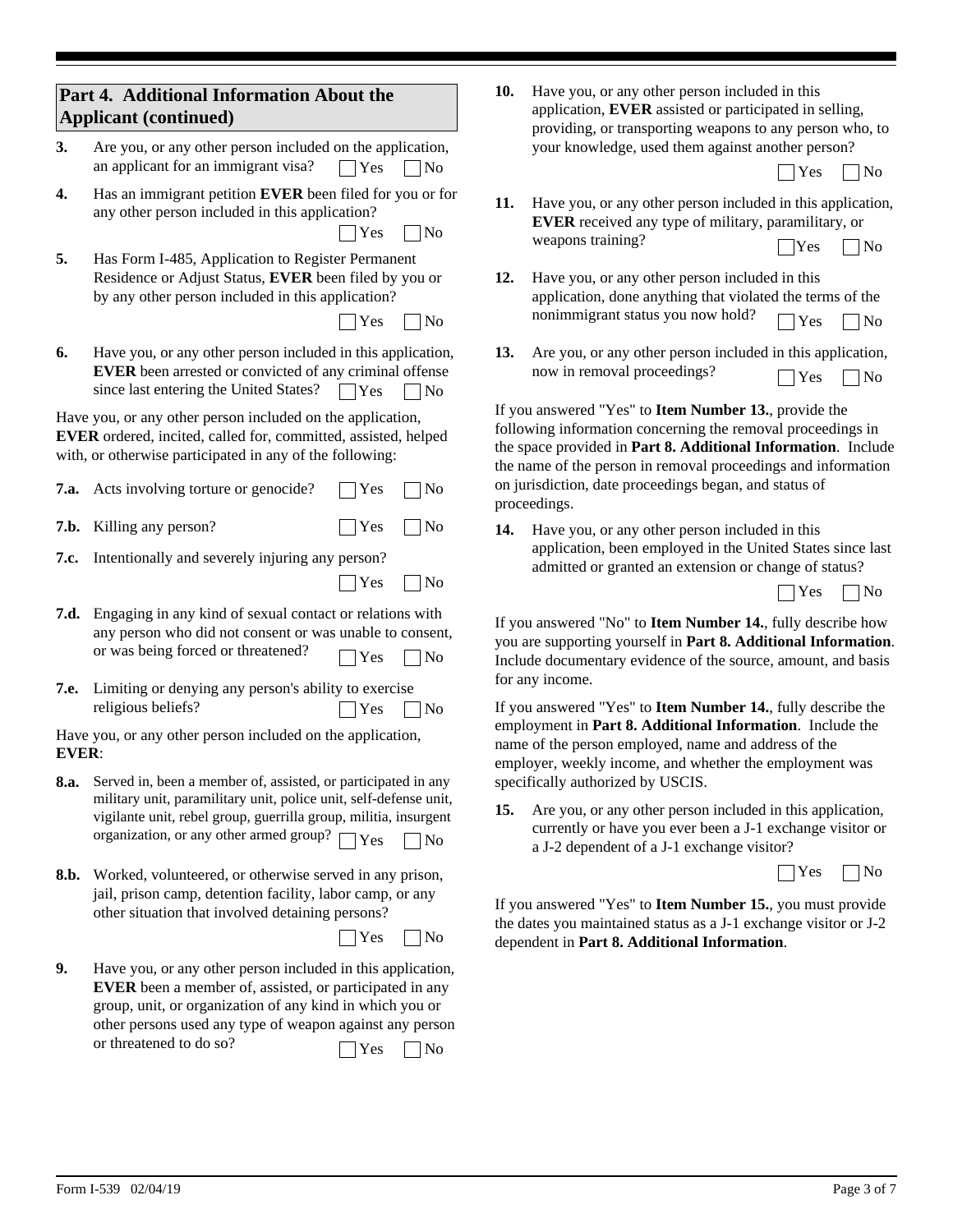# **Part 5. Applicant's Statement, Contact Information, Declaration, Certification and Signature**

**NOTE:** Read the **Penalties** section of the Form I-539 Instructions before completing this section.

### *Applicant's Statement*

**NOTE:** Select the box for either **Item Number 1.a.** or **1.b.** If applicable, select the box for **Item Number 2.**

- □ I can read and understand English, and I have read and understand every question and instruction on this application and my answer to every question. **1.a.**
- 1.b.  $\Box$  The interpreter named in **Part 6.** read to me every question and instruction on this application and my answer to every question in

a language in which I am fluent, and I understood everything.

**2.** At my request, the preparer named in **Part 7.**,

prepared this application for me based only upon information I provided or authorized.

# *Applicant's Contact Information*

- **3.** Applicant's Daytime Telephone Number
- **4.** Applicant's Mobile Telephone Number (if any)
- **5.** Applicant's Email Address (if any)

# *Applicant's Declaration and Certification*

Copies of any documents I have submitted are exact photocopies of unaltered, original documents, and I understand that USCIS may require that I submit original documents to USCIS at a later date. Furthermore, I authorize the release of any information from any and all of my records that USCIS may need to determine my eligibility for the immigration benefit that I seek.

I furthermore authorize release of information contained in this application, in supporting documents, and in my USCIS records, to other entities and persons where necessary for the administration and enforcement of U.S. immigration law.

I understand that USCIS will require me to appear for an appointment to take my biometrics (fingerprints, photograph, and/or signature) and, at that time, I will be required to sign an oath reaffirming that:

- **1)** I reviewed and understood all of the information contained in, and submitted with, my application; and
- **2)** All of this information was complete, true, and correct at the time of filing.

I certify, under penalty of perjury, that all of the information in my application and any document submitted with it were provided or authorized by me, that I reviewed and understand all of the information contained in, and submitted with, my application and that all of this information is complete, true, and correct.

#### *Applicant's Signature*

**6.a.** Applicant's Signature



,

,

**6.b.** Date of Signature (mm/dd/yyyy)

**NOTE TO ALL APPLICANTS:** If you do not completely fill out this application or fail to submit required documents listed in the Instructions, USCIS may deny your application.

## **Part 6. Interpreter's Contact Information, Statement, Certification, and Signature**

Provide the following information about the interpreter.

#### *Interpreter's Full Name*

- **1.a.** Interpreter's Family Name (Last Name)
- **1.b.** Interpreter's Given Name (First Name)
- **2.** Interpreter's Business or Organization Name (if any)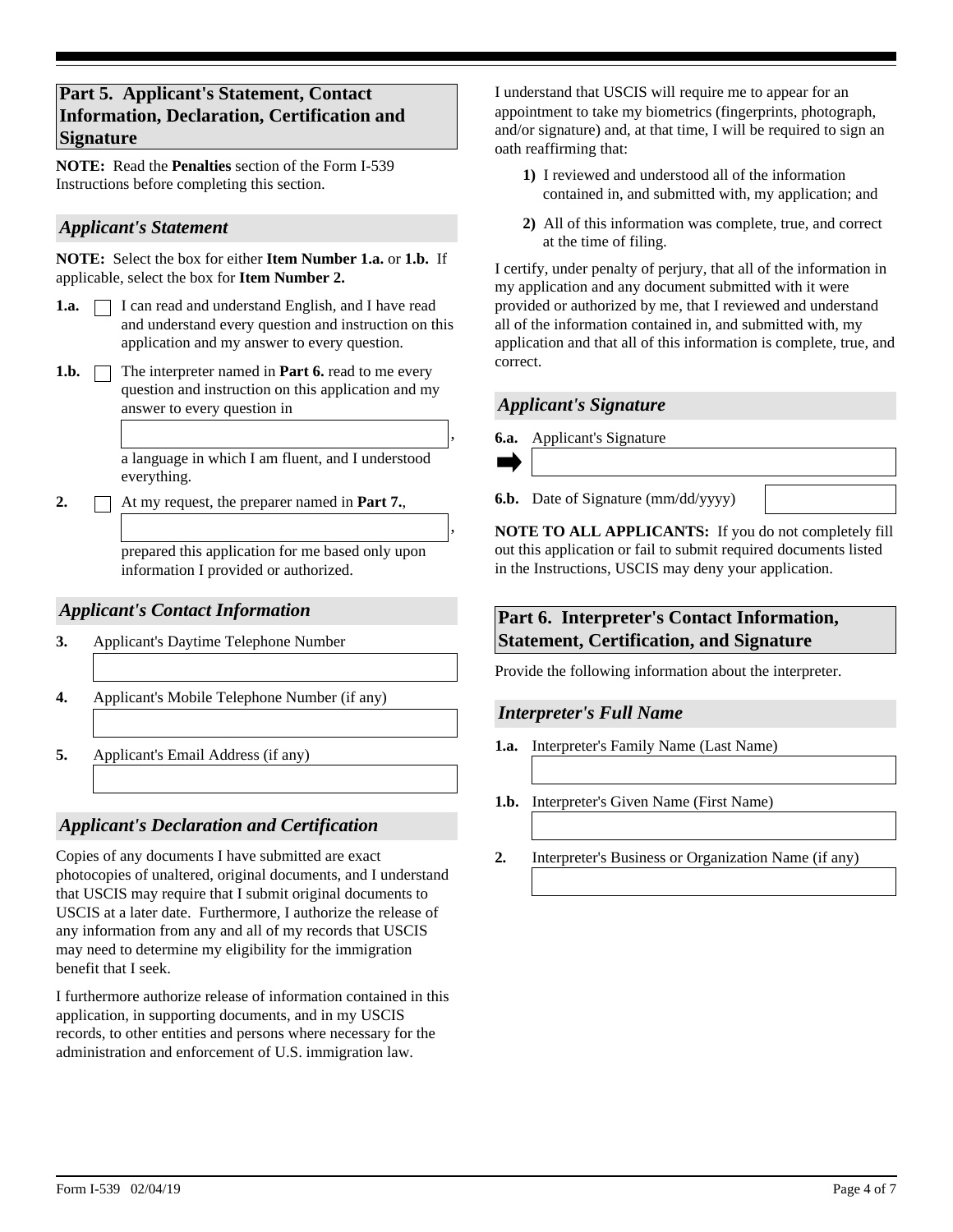# **Part 6. Interpreter's Contact Information, Statement, Certification, and Signature (continued)**

#### *Interpreter's Mailing Address*

| <b>3.a.</b> Street Number<br>and Name              |
|----------------------------------------------------|
| $\vert \vert$ Flr.<br><b>3.b.</b> $\Box$ Apt. Ste. |
| 3.c. City or Town                                  |
| $\parallel$ 3.e. ZIP Code<br>3.d. State            |
| 3.f. Province                                      |
| 3.g. Postal Code                                   |
| <b>3.h.</b> Country                                |
|                                                    |

#### *Interpreter's Contact Information*

- **4.** Interpreter's Daytime Telephone Number
- **5.** Interpreter's Mobile Telephone Number (if any)
- **6.** Interpreter's Email Address (if any)

# *Interpreter's Certification*

I certify, under penalty of perjury, that:

I am fluent in English and

which is the same language specified in **Part 5.**, **Item Number 1.b.**, and I have read to this applicant in the identified language every question and instruction on this application and his or her answer to every question. The applicant informed me that he or she understands every instruction, question, and answer on the application, including the **Applicant's Declaration and Certification**, and has verified the accuracy of every answer.

#### *Interpreter's Signature*

**7.a.** Interpreter's Signature

**7.b.** Date of Signature (mm/dd/yyyy)

# **Part 7. Contact Information, Declaration, and Signature of the Person Preparing this Application, if Other Than the Applicant**

Provide the following information about the preparer.

#### *Preparer's Full Name*

- **1.a.** Preparer's Family Name (Last Name)
- **1.b.** Preparer's Given Name (First Name)
- **2.** Preparer's Business or Organization Name

#### *Preparer's Mailing Address*

| <b>3.a.</b> Street Number<br>and Name             |
|---------------------------------------------------|
| 3.b. $\Box$ Apt. $\Box$ Ste.<br>$\Box$ Flr.       |
| 3.c. City or Town                                 |
| $\blacktriangleright$ 3.e. ZIP Code<br>3.d. State |
| 3.f. Province                                     |
| 3.g. Postal Code                                  |
| <b>3.h.</b> Country                               |

#### *Preparer's Contact Information*

- **4.** Preparer's Daytime Telephone Number
- **5.** Preparer's Mobile Telephone Number (if any)
- **6.** Preparer's Email Address (if any)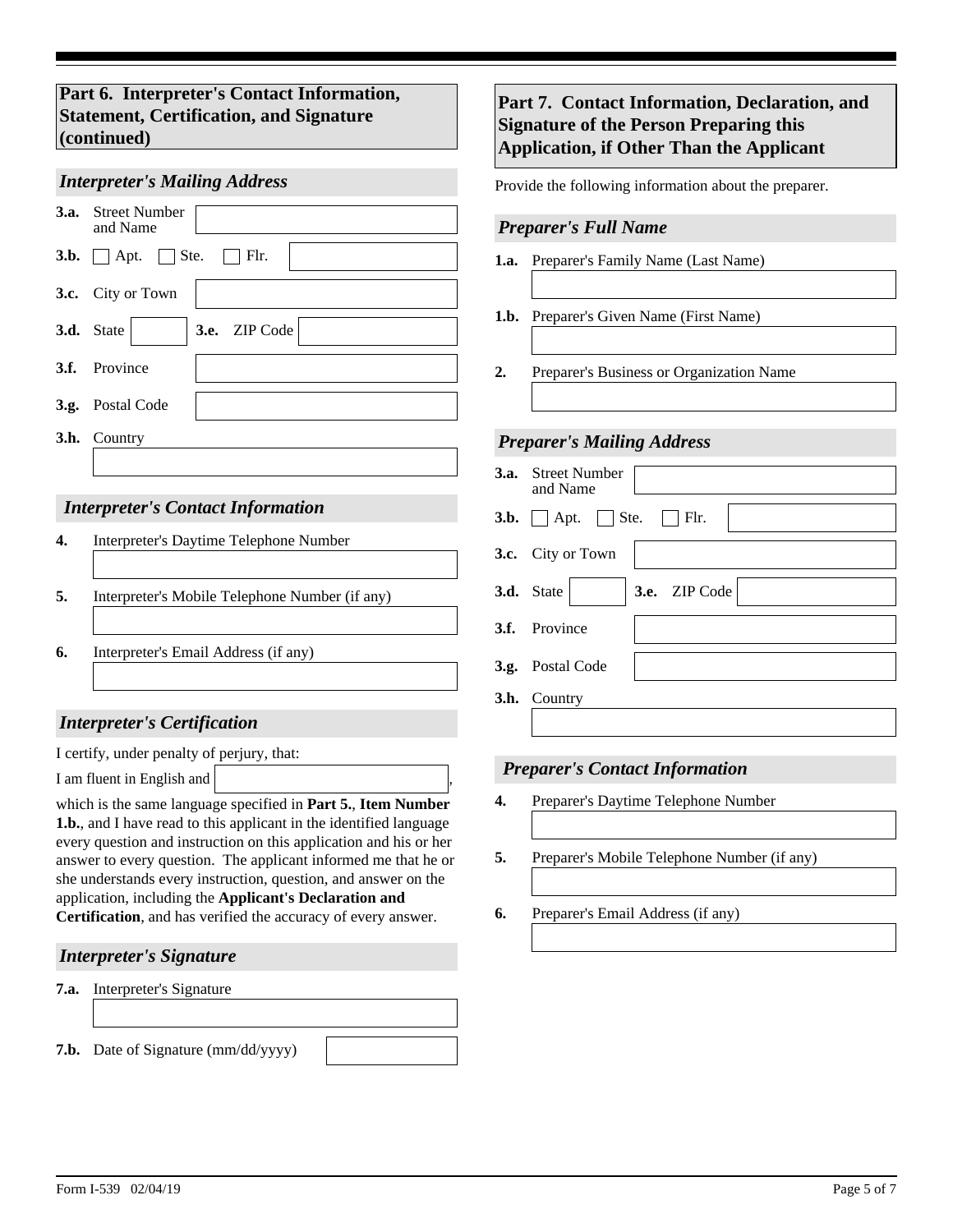# **Part 7. Contact Information, Declaration, and Signature of the Person Preparing this Application, if Other Than the Applicant (continued)**

#### *Preparer's Statement*

- **7.a. I** am not an attorney or accredited representative but have prepared this application on behalf of the applicant and with the applicant's consent.
- **7.b.**  $\Box$  I am an attorney or accredited representative and my preparation of this application. representation of the applicant in this case extends  $\Box$  does not extend  $\Box$  beyond the

**NOTE:** If you are an attorney or accredited representative, you may need to submit a completed Form G-28, Notice of Entry of Appearance as Attorney or Accredited Representative, with this application.

# *Preparer's Certification*

By my signature, I certify, under penalty of perjury, that I prepared this application at the request of the applicant. The applicant then reviewed this completed application and informed me that he or she understands all of the information contained in, and submitted with, his or her application, including the **Applicant's Declaration and Certification**, and that all of this information is complete, true, and correct. I completed this application based only on information that the applicant provided to me or authorized me to obtain or use.

#### *Preparer's Signature*

**8.a.** Preparer's Signature

**8.b.** Date of Signature (mm/dd/yyyy)